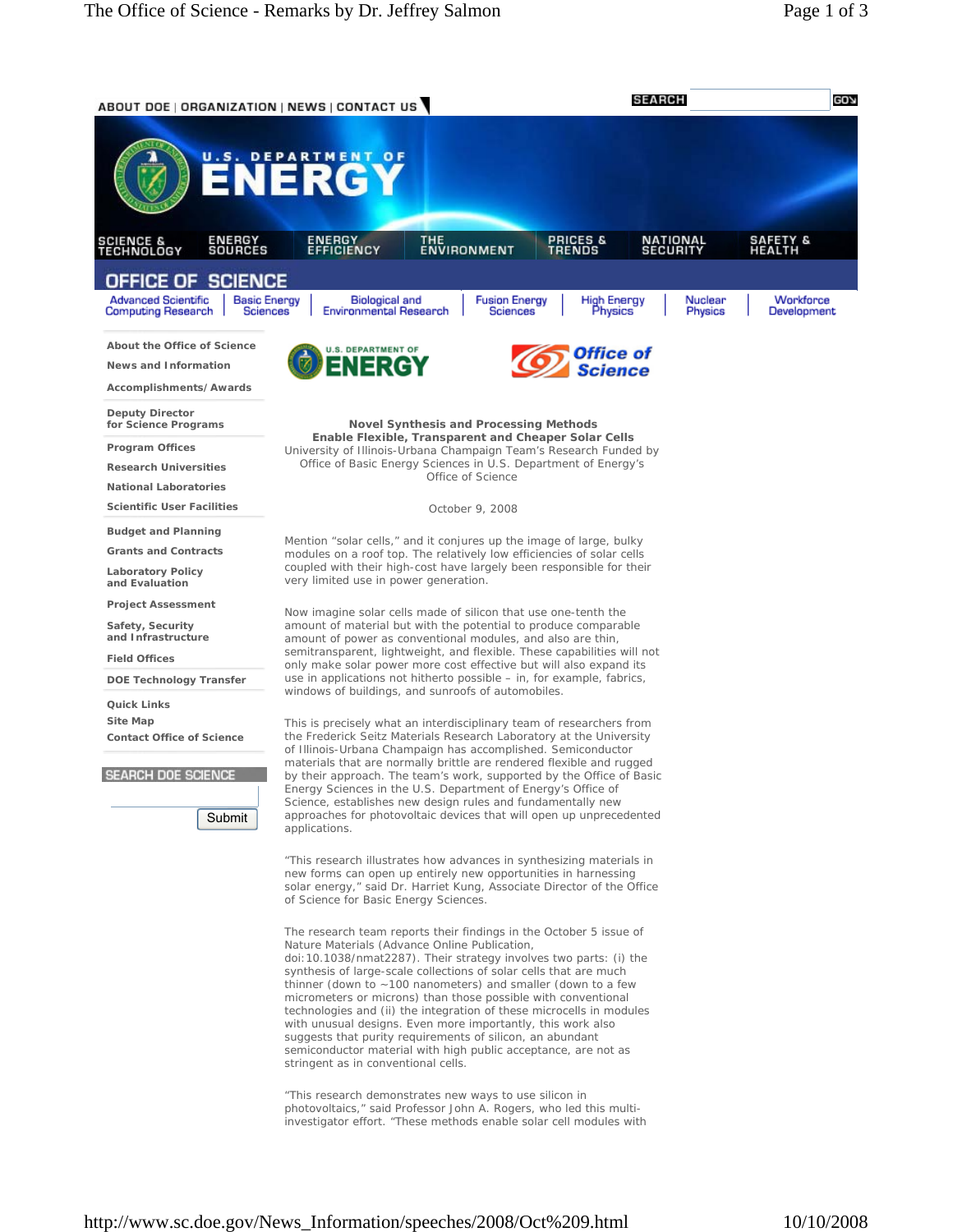unprecedented capabilities – flexibility, bendability, lightweight, and partial transparency – that are just inconceivable with monocrystalline silicon implemented in the usual manner."

In the first step of the approach, individual micro scale cells are generated by etching a silicon wafer. A rubber stamp then places, in a solid printing-like process, large-area arrays of these individual cells into desired configurations, for integration into working modules. The resulting systems are capable of being produced on a large scale and offer high efficiency solar energy conversion using less than one-tenth of the amount of silicon typically needed in current-generation solar panels. Even with simple designs, efficiencies of ~12% are achieved at thicknesses of 15 microns, more than ten times thinner than wafers used in conventional photovoltaic devices.



Furthermore, these concepts offer many design opportunities that lie beyond the current capabilities of established mono-crystalline silicon technologies. For example, the use of thin, lightweight plastic substrates provides modules that can be rolled-up for easy transport or storage, and then unfurled onto flat or curved surfaces for installation. Demonstration devices show bendability to an extent that allows the modules to be wrapped around a pencil.



Controlling the spacing of the microcells enables 'see-through' designs with user-definable levels of transparency, for use as energy-producing window tinting in automobiles or buildings. Transmission anywhere between 10% and 90% across the entire visible range is possible. Finally, by adding molded micro-lens arrays to these systems, light is tightly focused onto the microcells to further improve their energy efficiency.

Fundamental theoretical and experimental studies of the electrical, mechanical and optical characteristics of several types of modules that incorporate cells of this type illuminate the basic materials science aspects. Current experimental investigations focus on exploring theoretical predictions of the ability to use low purity silicon in these ultrathin cells without reducing their performance. Engineering implementation of low cost printing, doping and etching techniques for producing similar types of modules on a massive scale is being explored by a start-up company that has licensed the